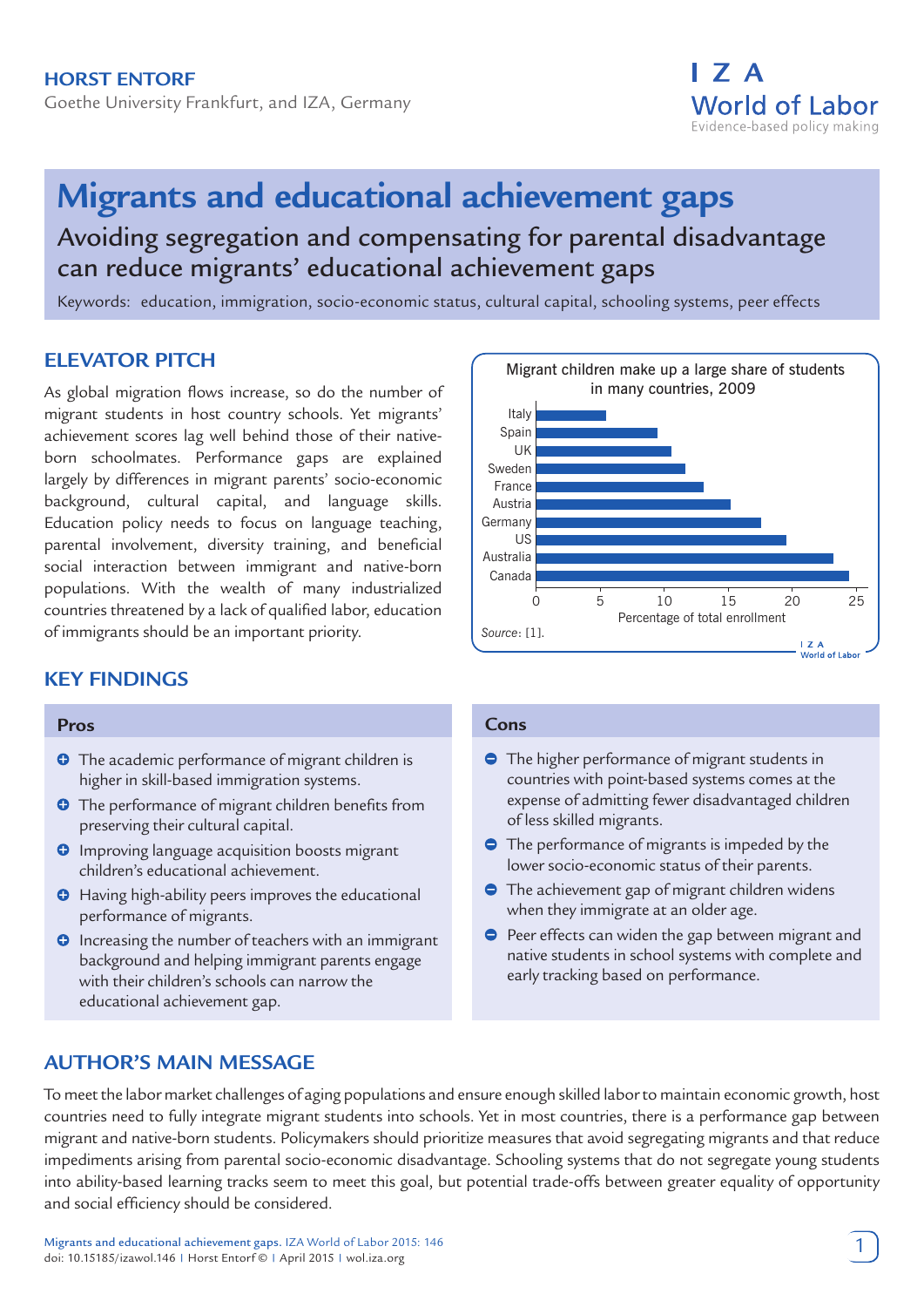# **MOTIVATION**

The share of immigrant students is rising steadily and is as high as 10–20% or more of the student population in many OECD countries. International comparisons reveal large differences across countries in the academic performance of migrants. On average, first- and second-generation immigrant students have poorer education outcomes than native-born students (see **Who is a migrant?**).

#### **Who is a migrant?**

In economics, "migration" often denotes the act of moving from one country to another. People who have left one country and settled permanently in another are "immigrants."

These terms are often used synonymously in its exploration of the academic performance of young migrants in host country schools. According to the OECD's Programme for International Student Assessment (PISA) convention: students are classified as immigrants (or migrants) if both of their parents were born in a country other than the country where the student took the PISA test. Non-immigrant (native-born) students are defined as having at least one parent who was born in the country in which they attend school.

Some comparisons also distinguish between first-generation students, who are foreign-born, like their parents, and second-generation students, who are born of immigrant parents in the country of assessment.

*Source*: OECD. *Untapped Skills: Realizing the Potential of Immigrant Students*. OECD Publishing, 2012. Online at: http://www.oecd.org/edu/school/Untapped%20Skills.pdf

Many factors seem to contribute to this achievement gap. Frequently mentioned are differences in socio-economic status, parental income, and cultural capital ("books in the home"), as well as not speaking the national language in the home, and age at arrival in the host country. Other observers blame the structure of national education systems, particularly systems that segregate students into performance-based tracks at an early age (for example, at age 10 in Austria and Germany, compared with 16 in Scandinavian countries). Research indicates that segregation of immigrant students, either by residential neighborhood or by skill level in school, widens the academic performance gap. This list of contributory factors is far from exhaustive. The wide variations among migrant sending and receiving countries and among immigrant students within these countries suggest that a one-size-fits-all policy cannot meet the needs of every situation. Still, identifying causal links between the sources and consequences of educational disadvantages is important for making effective policy recommendations.

## **DISCUSSION OF PROS AND CONS**

#### **Parental background and social capital**

#### *The socio-economic disadvantage of migrant children*

Economists find a strong causal effect of parental education on child outcomes [2]. Students from socio-economically advantaged families perform better than students from disadvantaged backgrounds. As immigrants in most OECD countries have less education than their native-born counterparts, it is not surprising that performance gaps in immigrant youths' reading, mathematics, and science achievement are explained largely by differences in parental socio-economic background and cultural status.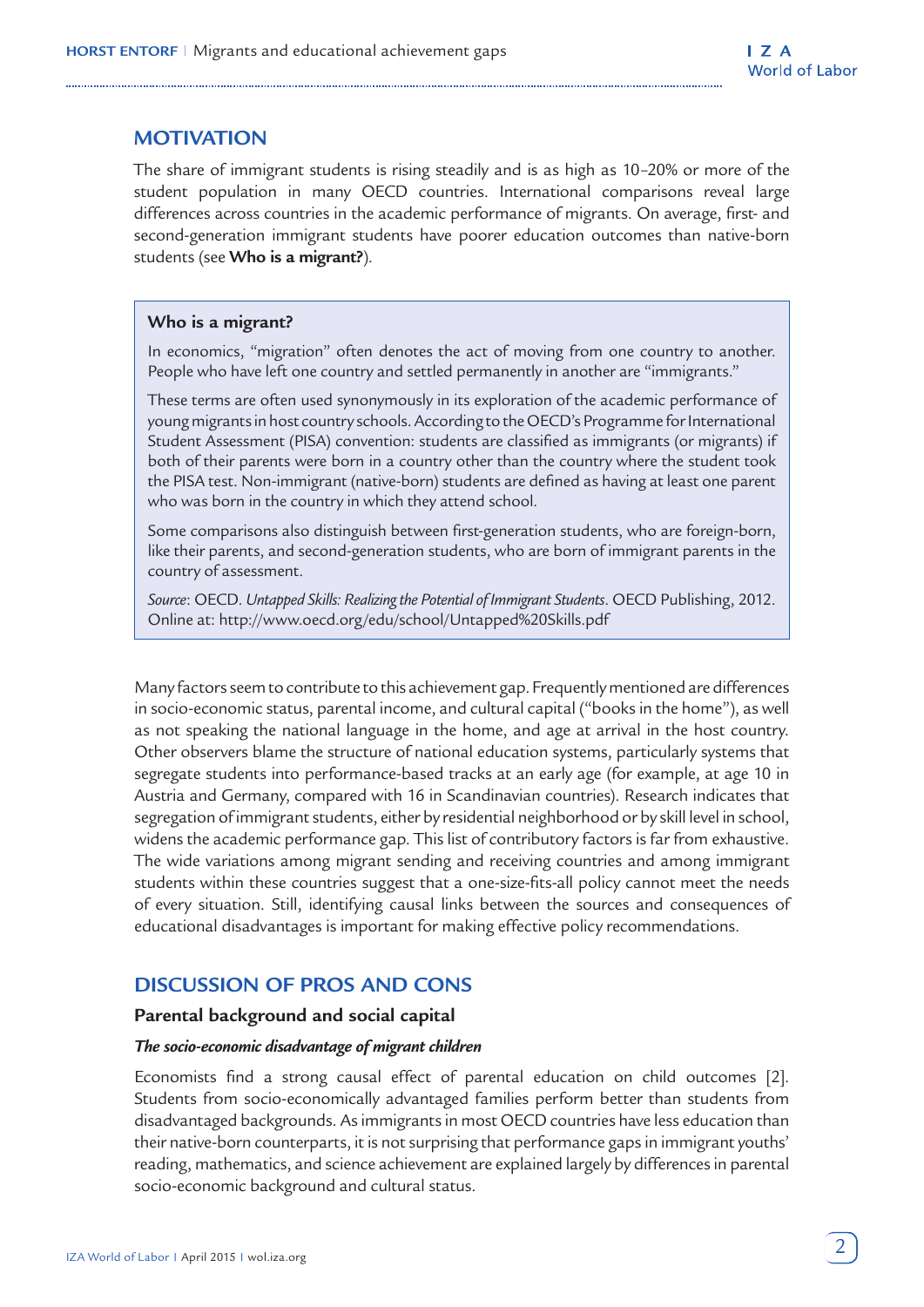Ignoring all other relevant influences, Figure 1 depicts the high correlation between differences in parental socio-economic status and differences in reading literacy between immigrant and native students in selected OECD countries. In traditional immigrant-receiving countries that regulate immigration using a point- (skill-)based system (in particular Australia, Canada, and New Zealand), differences in the socio-economic background of parents between immigrants and native-born populations are small, or—in New Zealand's case—even negative. Performance on the Programme for International Student Assessment (PISA) is similar for the two groups of students. By contrast, immigrant children do substantially worse than native-born children in European countries, where labor migrants account for most migration inflows and most migrants come from less advantaged socio-economic backgrounds. Considering that immigrant flows in the US are shaped by green-card regulation, the socio-economic profile of immigrants in the US looks surprisingly similar to that in Europe. It has to be noted, however, that US immigration is also influenced by illegal migration across the Mexican border and by waves of immigration amnesties.

Figure 1 suggests that immigrant students in the US perform better than predicted by the relatively high native–migrant gap in socio-economic background. This observation is in line with a study that focuses on second-generation immigrants using data from the 2003 and 2006 PISA [3]. The study suggests that traditional countries of immigration (Australia, Canada, New Zealand, and the US) might benefit from their long experience in absorbing new immigrants—for instance, by providing more transparent and less complex educational



Figure 1. Differences in reading literacy between immigrant and native students are strongly related to differences in parental socio-economic status in selected OECD countries, 2009

**I** Z A<br>World of Labor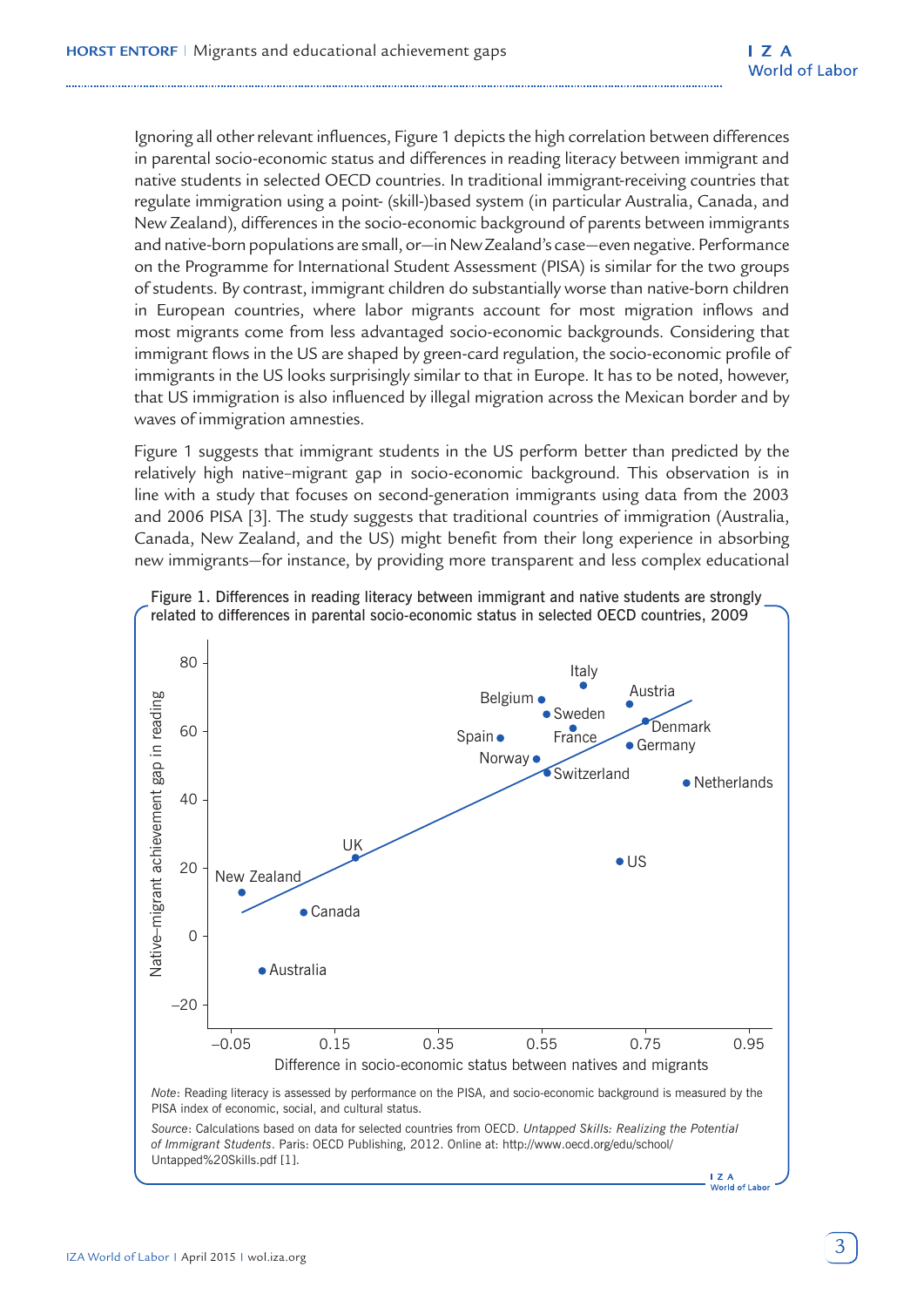#### **Programme for International Student Assessment (PISA)**

The Programme for International Student Assessment (PISA) is a joint effort among OECD countries to assess the achievement of 15 year olds in reading, mathematics, and science literacy through a common international test. PISA defines reading literacy as "the ability to understand, use, and reflect on written texts in order to participate effectively in life." The PISA tests are repeated every three years.

*Source*: OECD. *Glossary of Statistical Terms: Reading Literacy*. OECD.stat database, 2003. Online at: http://stats.oecd.org/glossary/detail.asp

institutions than in European counties. Indeed, in European countries of labor migration (Austria, Belgium, Netherlands, and Switzerland), a large and highly significant performance gap of about 20–40 points on the PISA scale remained in both mathematics and reading tests after controlling for family background and language spoken in the home [3]. In general, the study concludes that the size of the persistent gap is highest in central and western Europe, followed by southern Europe. The Scandinavian countries of Denmark, Norway, and Sweden show only small gaps, and the traditional immigration countries show no mathematics or reading gap [3].

While these findings might suggest that traditional countries of immigration do better at absorbing new immigrants, it is also fair to say that the children of the high-skilled immigrants are a lighter burden on the education system than the children of migrants who are fleeing poverty, conflict, and political and religious persecution. The performance gap for this second group is large, and its causes—and thus solutions—are multidimensional.

Second-generation immigrants should gain from better integration into the local culture and schools as a result of having grown up in the host country. They benefit from well-settled immigrant networks and attendance at local kindergartens and primary schools. Indeed, conditional on socio-economic status and language spoken at home, being born in the host country is associated with higher PISA scores in all nine countries examined (four traditional countries of immigration, four major European immigration countries, and Finland), although the difference is statistically insignificant for New Zealand, Sweden, and the UK [4].

#### *Low and devaluated cultural capital, books at home, and acculturation*

The inequality between migrant and native-born students can also reflect a disadvantage originating in lower cultural capital among migrants, in the form of competencies, skills, knowledge, and values, and by objectified cultural capital, such as books. Inequality in cultural capital is related to differences in educational achievement not only between countries, but also within countries and schools [1], [3], [4]. A student's cultural capital depends heavily on a child's family. Moreover, because cultural capital is context-dependent and cannot be fully transferred between societies, valuable familial cultural capital will be devaluated after migration [5]. Language skills might be fully lost.

PISA evaluation surveys provide a unique opportunity to test the importance of cultural capital for educational achievement. There are large international differences in the objectified cultural capital of immigrant children across OECD countries, as measured by the number of books at home (Figure 2). There is also a strong positive correlation between books at home and academic performance: one additional book is associated with approximately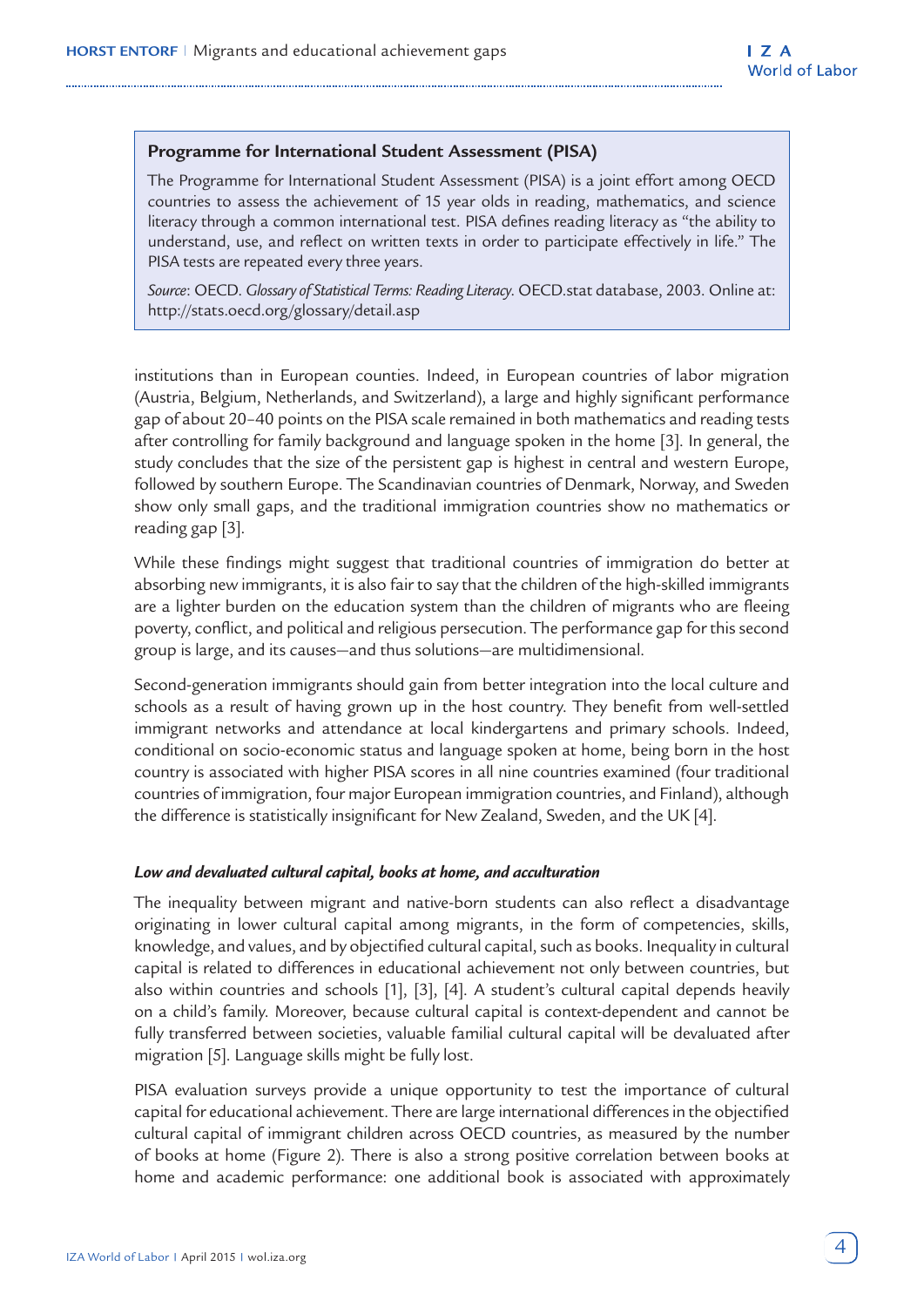

one additional PISA point. Among a group of 17 OECD countries, the children of migrants in Italy, the Netherlands, and Spain have the smallest number of books at home, while the children of migrants in Australia, Canada, and New Zealand have more books and higher PISA scores. Again, migrant students in the US perform better than predicted by their embodied cultural capital. Another indicator of cultural capital, language spoken at home, also shows a statistically significant relationship to educational achievement as measured by the PISA.

#### *Language gaps and related policies*

Students take the PISA test at 15, an age that is critically important to future school and career opportunities in most countries. Language acquisition and literacy skills are essential to children's educational achievement, and poor reading and language proficiency at this age can have lasting consequences.

International comparisons of PISA scores show that national differences between migrant and native-born students are very similar for reading, mathematics, and science proficiency. A 65-point difference on the 2009 PISA reading proficiency test separates a group of students most likely to perform poorly—first-generation migrant students with foreign-born parents and who speak a foreign language at home—from native students who speak the local language at home [1]. Even after adjusting for socio-economic status, the study finds a persistent gap of 41 points. Education achievement gaps are narrower for migrant youths who arrive at a younger age [6], [7].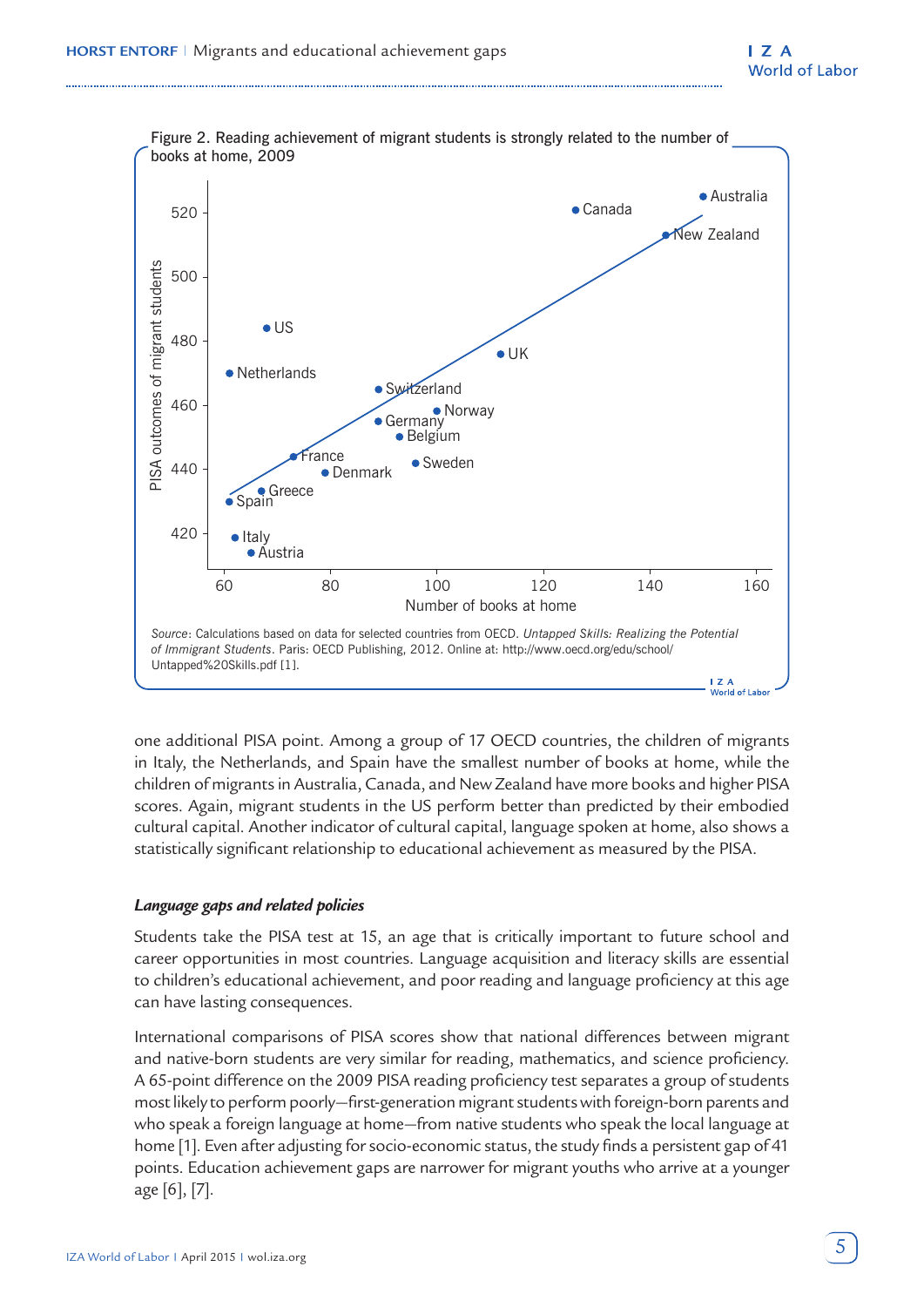A comparison of average gaps in PISA 2009 reading achievement scores of first-generation migrant students who speak the local language at home and those who speak their native language substantiates the importance of language deficits [1]. The largest gaps in reading scores between the two groups are found in Switzerland (71 PISA points) and New Zealand (62 points); the OECD average gap is 35 points. Gaps are very small in the Netherlands (12), the UK (13), and Canada (19). Also remarkable is the close to average educational achievement of migrants in Germany, which still had very high language-related PISA score gaps in 2000 [4]. By 2009, the score of the average migrant student in Germany had improved by 32 points and was no longer substantially different from the average OECD value.

Interpreting PISA gaps requires careful analysis of the composition of immigration flows [4]. For instance, in the UK, most migrants come from English-speaking countries, and the rest mostly come from European countries. As English is the common foreign language taught in European schools, most foreign parents and their children living in the UK already speak English. The situation is similar in Canada, which selects for high-skilled migrants, who are more likely to be bilingual. The picture is more complex in the Netherlands, which has a long history of immigration, and where migration policy has shifted from very liberal to more restrictive. Until the mid-1990s, there was generous support for immigrants' integration, including providing instruction in the native language in primary schools. Immigration and integration policies became stricter after that, and language tests are now a condition of entry, although preservation of native cultures remains an important policy concern. The high proportion of immigrants from former Dutch colonies also affects immigrant integration in the Netherlands. Education systems in these former Dutch colonies are based on the Dutch system, which suggests less devaluation of immigrants' cultural capital in the Netherlands than elsewhere [6].

#### **Educational environment, peers, and social interaction**

Migrant children can benefit from starting school at an early age, along with early-intervention strategies in preschool and kindergarten [7], [8]. These and other institutional characteristics of educational systems are frequently discussed in the education literature, including age when students are separated into performance-based education tracks, concentration of immigrants in particular schools, time in school, entry age of schooling, student–teacher ratio, centralized exams, targeted funding, and enrichment courses [3], [7], [8], [9].

#### *Concentration*

A high concentration or social segregation of immigrants can result from intentional selectivity mechanisms of the education system, such as tracking. However, even comprehensive education systems cannot avoid concentration that results from residential segregation. Immigrants may profit from such concentration because of potential efficiency gains in targeting the needs of students in more homogeneous classes. However, more concentration means missed opportunities for immigrant children from disadvantaged family backgrounds to benefit from social interaction in school with high-ability students from advantaged socioeconomic backgrounds.

Empirical evidence shows that concentration in itself need not have negative consequences, provided that all schools are of the same quality [8]. However, ethnic segregation as a consequence of residential sorting may have deleterious effects on schools, and thus on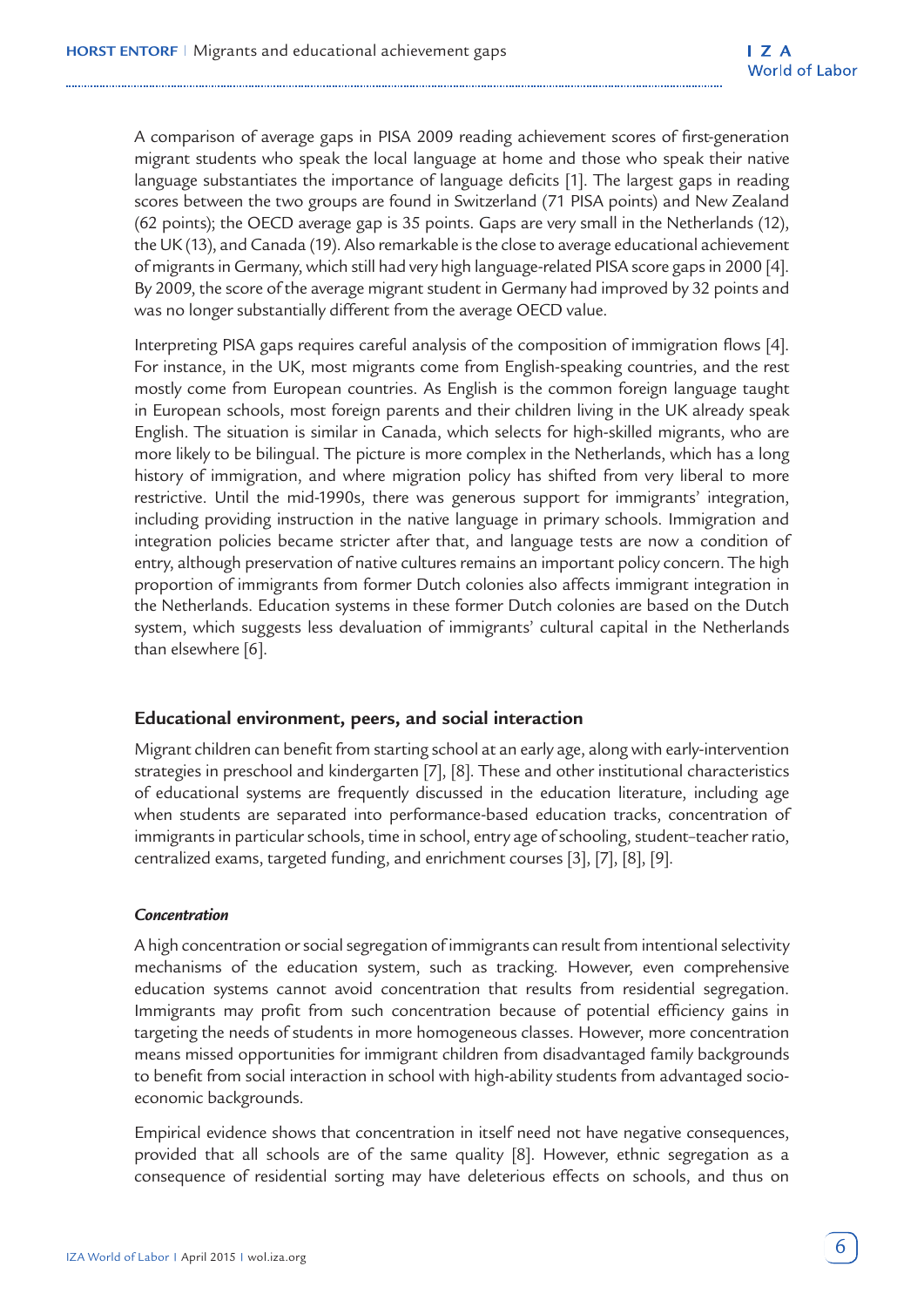students attending these disadvantaged schools. Such adverse neighborhood effects can result in larger differences in reading scores than those between students with high-educated mothers and those with low-educated mothers. Thus, not even having a highly educated mother can compensate migrant students for the penalty associated with attendance at a disadvantaged school. School disadvantage effects are more likely in countries such as France, Germany, and Italy than in Scandinavian countries [1].

## *Early selection by ability*

The literature on the pros and cons of student tracking is rich and not restricted to concerns about migrant children. However, the trade-off between equal opportunities and efficiency associated with tracking is particularly important for children of disadvantaged migrant households. In most countries, education remains uniform and comprehensive through the lower secondary school level; selection does not generally occur until age 15 or 16. However, a few countries (such as Austria, Germany, Hungary, and Slovakia) track students based on ability as early as age 10.

Education researchers argue that early differentiation by skill level has a negative impact on the school performance of children who enter school with language and social deficits, a high proportion of whom come from immigrant families [10]. PISA results confirm that school systems that track students at an early age tend to show a stronger impact of socio-economic background on learning outcomes. This relationship implies increasing inequality between native-born and migrant students, whose socio-economic disadvantage is intensified by their language problems [1].

Empirical studies confirm this negative (though not always significant) effect of age at first selection by ability on average migrant outcomes. This effect persists even after carefully controlling for numerous variables that capture the effect of socio-economic background, including age at arrival, household structure, educational resources at home, and class composition, as well as national institutional factors such as school starting age [7].

#### *Beneficial or adverse peer effects?*

The combination of concentration of migrant students in schools and early tracking might lead to increasing inequality between disadvantaged groups of migrant students and more privileged native-born students. In testing the strength of peer relations within and between groups of migrant and native-born students, studies have shown that in countries of early selection in schools by ability, such as Austria and Germany, influential social interaction takes place mainly within groups, with interaction between groups being less pronounced [8]. This finding suggests that early tracking has the potential to magnify existing inequalities based on parents' socio-economic background and to transmit them to the next generation.

Only a few studies are able to analyze the effect of reducing residential concentration. The Moving to Opportunity for Fair Housing Demonstration program, sponsored by the US Department of Housing and Urban Development in the 1990s, is one the most ambitious randomized controlled social experiments ever conducted. More than 4,600 low-income families living in high-poverty inner-city public housing were selected through a lottery to receive housing vouchers allowing them to move to private-market housing in less distressed communities. This program provides a rare opportunity to evaluate "clean" evidence on neighborhood effects by looking at the effects of changing families' neighborhood environment.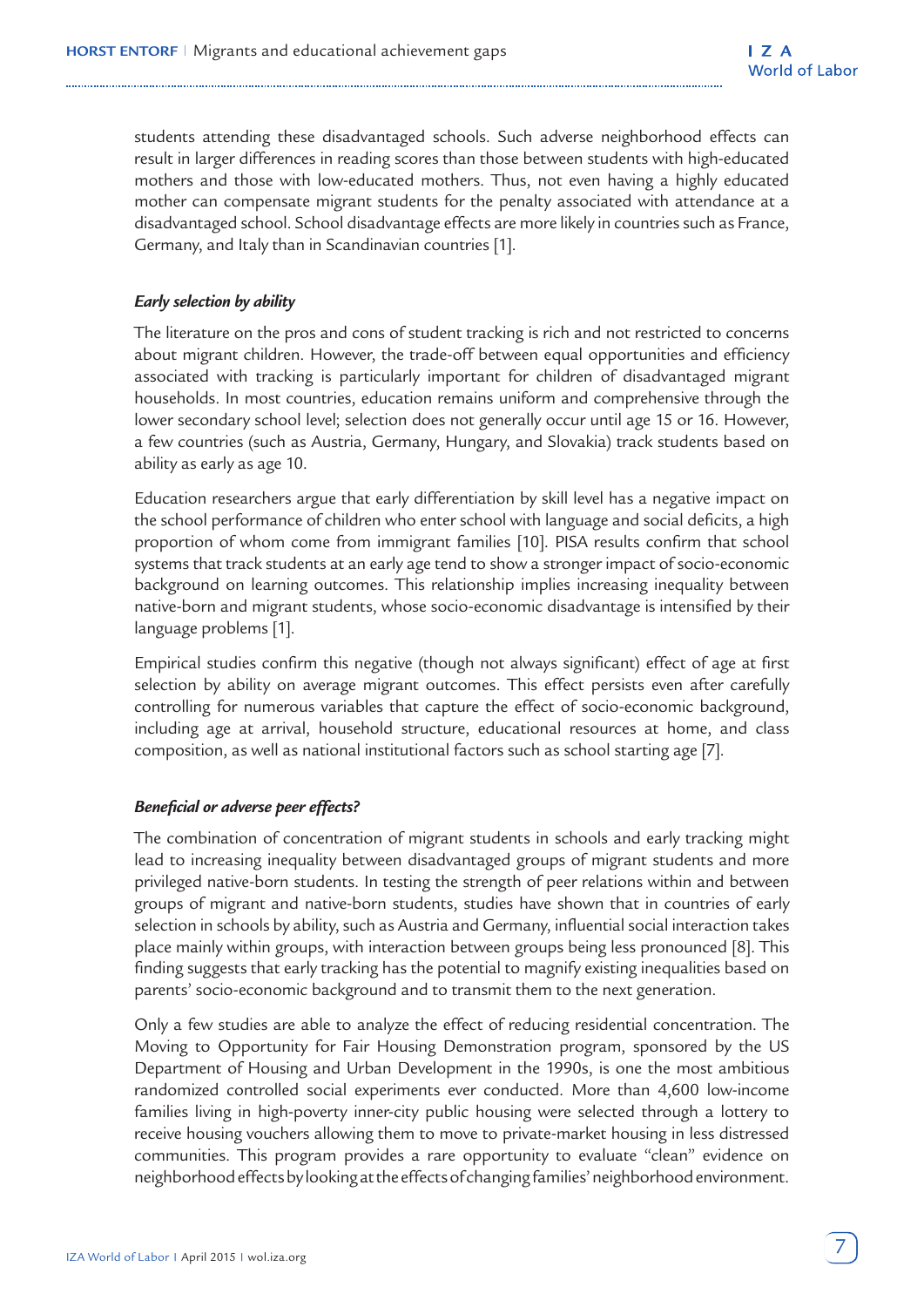Families that received rental housing vouchers with no restrictions on area of residence (the treatment group) could be compared with families of similar socio-economic background that applied for the lottery but that did not win a voucher (the control group).

Many families who participated in the program are members of racial and ethnic minority groups, and thus are similar in some of their disadvantages and social isolation to immigrant families. While the program has had some positive effects on health outcomes, education and labor market performance were no better among families that moved than among families that did not [11]. A possible explanation is that the disadvantaged families that moved to more prosperous areas moved into neighborhoods that were also racially or ethnically segregated, so their exposure to high-quality schools might have been limited. The literature surveying the results of this program also reports that most families participating in the program were socially isolated in their new neighborhoods, thus restraining any influence of peer effects from contact with families from a higher socio-economic background.

## **LIMITATIONS AND GAPS**

Information on the situation of immigrants at school, at home, and in their interaction with each other is still very limited. Thus, it is not well understood how migrant students and their parents interact with each other and with their native-born counterparts in schools. Little is known about the trade-off (or complementarity) between reducing the native–migrant performance gap and the potentially negatively affected education achievement of topperformers, to whom teachers might pay less attention. So far, there is only limited insight into the costs and benefits, effectiveness, and efficiency of implementing migrant education policies or equity-enhancing policies such as delaying student tracking. More research is needed on the impact of programs dealing with migrant education (such as language support and gifted learning). Another unexplored issue is whether financial barriers are a disincentive to immigrant students fully participating in education.

## **SUMMARY AND POLICY ADVICE**

Educational achievement gaps between migrant and native-born students are explained largely by differences in the socio-economic status of parents, command of the local language, and degree of acculturation. Thus it is no surprise to find that the situation of migrants needs more attention from education policymakers in European countries, where many migrants are labor migrants, than in countries with a long tradition of point-based (skill-based) selection of immigrants. However, even after controlling for parental influence, studies find persistent differences in school performance. Interpreting achievement gaps is a complex process and requires careful analysis of the composition of immigration flows and of the concentration of migrant students. Empirical evidence has shown that concentration can be a problem when it is a consequence of residential sorting that leads to many migrants attending disadvantaged schools. Early tracking of students based on ability can reinforce and amplify the pre-existing socio-economic disadvantages of children with a migration background and language deficits even before they start school.

One way to improve the chances and opportunities of the immigrant students is to make the education system as comprehensive and inclusive as possible. Delaying tracking of students by ability until they are 15 or 16 may increase social mobility and reduce inequality between migrant and native-born students. To address cultural gaps between groups, disadvantaged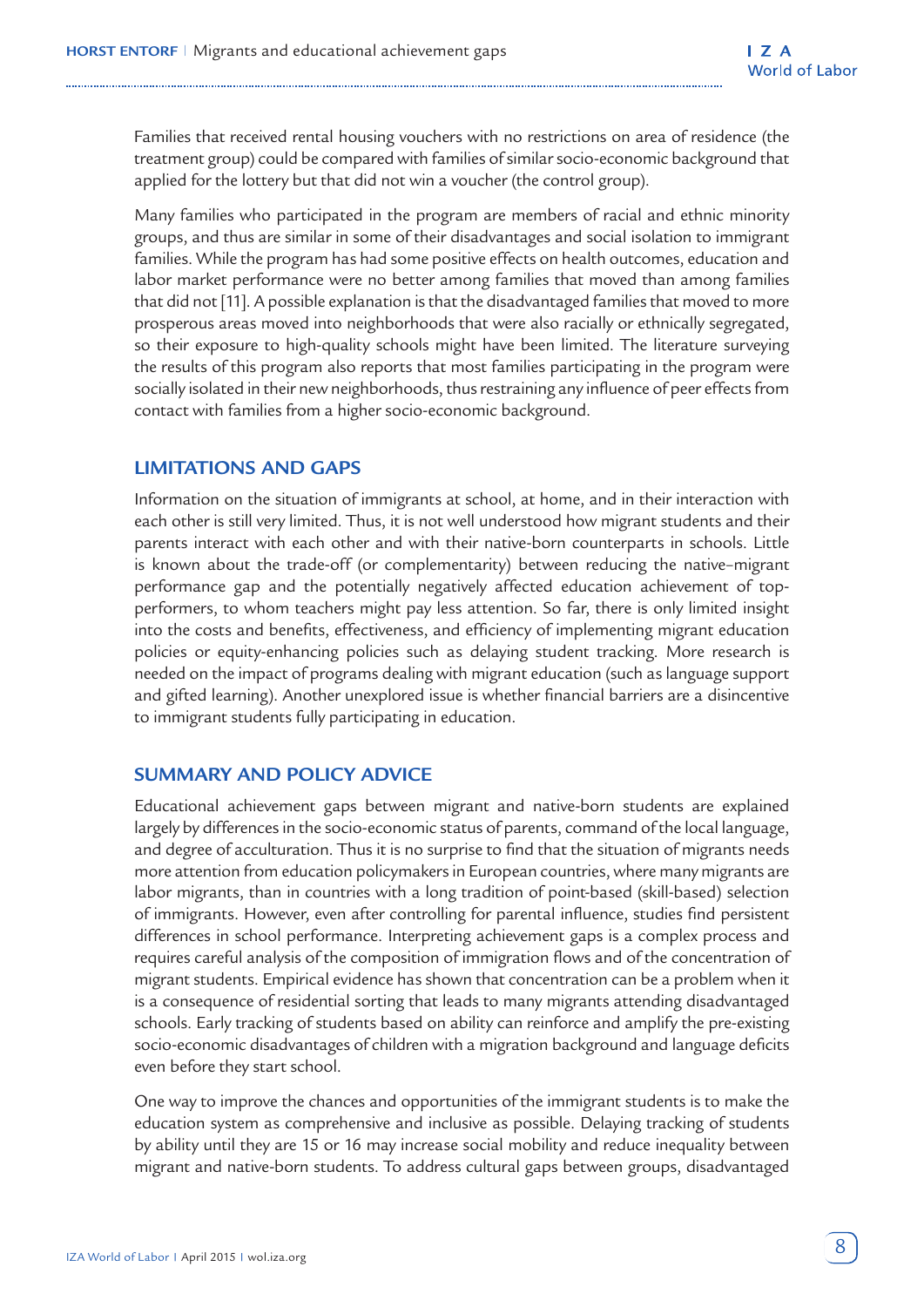migrant parents can be encouraged to increase their involvement with their children's schools and school work. Parental involvement in children's education is consistently associated with improvements in school behavior, social competency, and school performance [12]. However, immigrant parents do not generally seek contact with schools, and so they may need to be mobilized to do so. It may be necessary to implement supporting policies to overcome barriers relating to work schedule and childcare.

Cultural integration or acculturation (to be distinguished from assimilation) to the majority culture has also been shown to reduce ethnic disadvantages. Again, schools can play a crucial role by creating an atmosphere of mutual respect, a place where native-born students become acquainted with the cultural practices in immigration countries and immigrant students learn local cultural practices. The cultural distance between migrant and native-born students can be reduced by integrating the cultural artifacts, values, and habits of students' home countries into school life and learning processes and by employing teachers with a migrant background [9].

To successfully implement targeted policies such as language support requires knowing which students need extra support. Strategies that treat everyone equally are ineffective. Thus, many OECD countries have targeted education strategies that address the many different starting positions of their diverse ethnic groups. Urging parents to use the language of the host country at home seems like a common-sense recommendation, but good mastery of a foreign language normally requires good command of one's native tongue, which may not always be the case for immigrants. However, the literature supports policies that improve the language skills of immigrants, although returns on investment may not be realized for several years. Migrants arriving in OECD countries from linguistically and culturally dissimilar non-Western countries are particularly vulnerable. They require rapid instruction in the local language, as well as personal orientation to the education system in order to catch up with their native-born peers.

When developing migration policy, it is important to understand that strictly pursuing the goal of ensuring that migrant children achieve academic excellence is likely to mean that migrant children from a more disadvantaged socio-economic background will be excluded. Canada's experience shows that point-based systems, which accept immigrants based mainly on education and language proficiency, do not prevent unemployment rates among immigrants that are much higher than among native-born populations. European politicians who view the Canadian selective system as a model should be aware that Canada's policy is becoming more "European" as it acknowledges a labor market need for less skilled as well as highly skilled workers by giving more weight to migrants with job offers from employers.

## **Acknowledgments**

The author thanks two anonymous referees and the IZA World of Labor editors for many helpful suggestions on earlier drafts.

#### **Competing interests**

The IZA World of Labor project is committed to the *IZA Guiding Principles of Research Integrity*. The author declares to have observed these principles.

© Horst Entorf